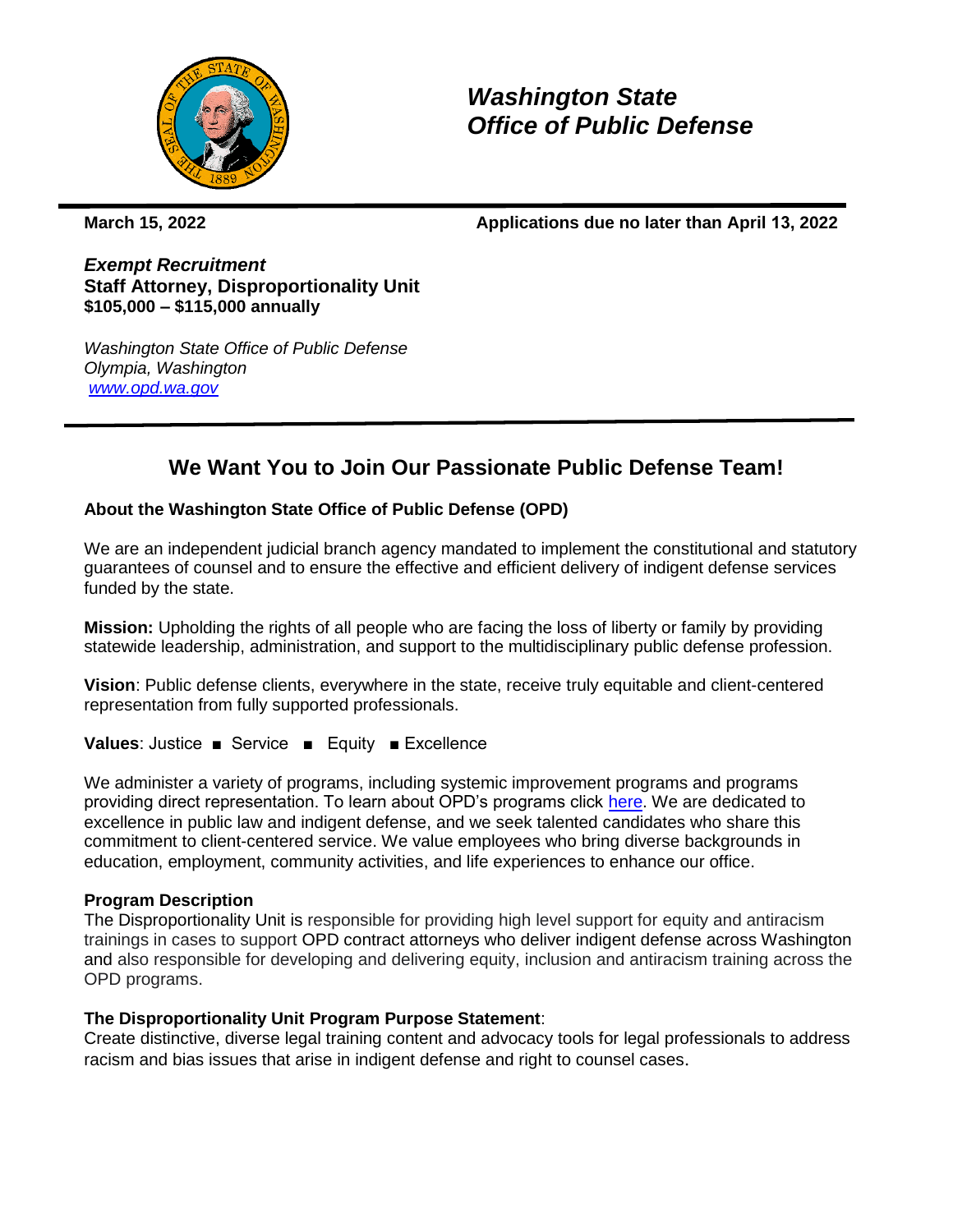# **The Position**

OPD seeks an attorney who has proven litigation and trial experience developing effective equity-based legal arguments to address systemic racial and economic disproportionality in the legal system. This attorney will understand how race, gender, national origin, disability, and class intersect to create disparities for individuals and families who are accused of crimes or otherwise face state intervention into their lives.

The successful candidate will report directly to the Disproportionality Legal Training Coordinator, work closely with OPD leadership, OPD managing attorneys, and external partners to develop and implement specialized legal training to help public defense attorneys throughout the state identify and successfully argue disproportionality issues in trial and appellate courts.

The daily work site is at the OPD office in Olympia, periodic travel is required in Washington State, including occasional overnight travel. Out-of-state travel occurs infrequently.

## **Minimum Qualifications**

- Licensed attorney in good standing with the Washington State Bar Association.
- Five years in trial and/or appellate practice in criminal defense, or child dependency/termination of parental rights, or civil rights/social justice issues.
- Demonstrated understanding of and experience advocating against the impact of race, bias, discrimination, and differential treatment of communities disproportionately composed of Black, Indigenous, and people of color, individuals who identify as LGBTQIA+ or other sexual minorities, individuals with disabilities, immigrants, limited English speaking persons, and others who have been historically disproportionately overrepresented in the child welfare and related law and justice systems.
- Comfortable engaging with data and statistical research projects.
- Possess strong legal writing and research skills.
- Able to develop and sustain respectful professional relationships with stakeholders to include attorneys, courts, legislators, and others in communities throughout Washington.
- Ability to think strategically, prioritize tasks, and to function independently as well as part of a team in a collaborative environment.
- Proficient with computer use and have the ability to become proficient in the use of specialized case management tools.

## **Desired Qualifications**

- Have an ability to create innovations in systemic litigation practices that will drive data research projects.
- Capability to conduct individualized consultation to attorneys statewide seeking technical assistance on specific criminal defense and parent representation /child welfare issues.
- Proven experience working with clients living in poverty and/or from diverse cultures.

## **General Responsibilities**

- Professionally networking with external partners and stake holders to develop those relationships that strengthen our ability to promote social justice and system reforms applicable to indigent defense advocacy.
- Exercise mature judgment in potentially sensitive, high-stress situations.
- Participate in and foster a collaborative working environment at OPD, statewide stakeholder groups, and in demographically diverse local court systems.
- Diligently follow attorney and state employee ethics requirements.
- Conduct all activities with the highest degree of professionalism in furtherance of OPD's Mission, Vision and Values.